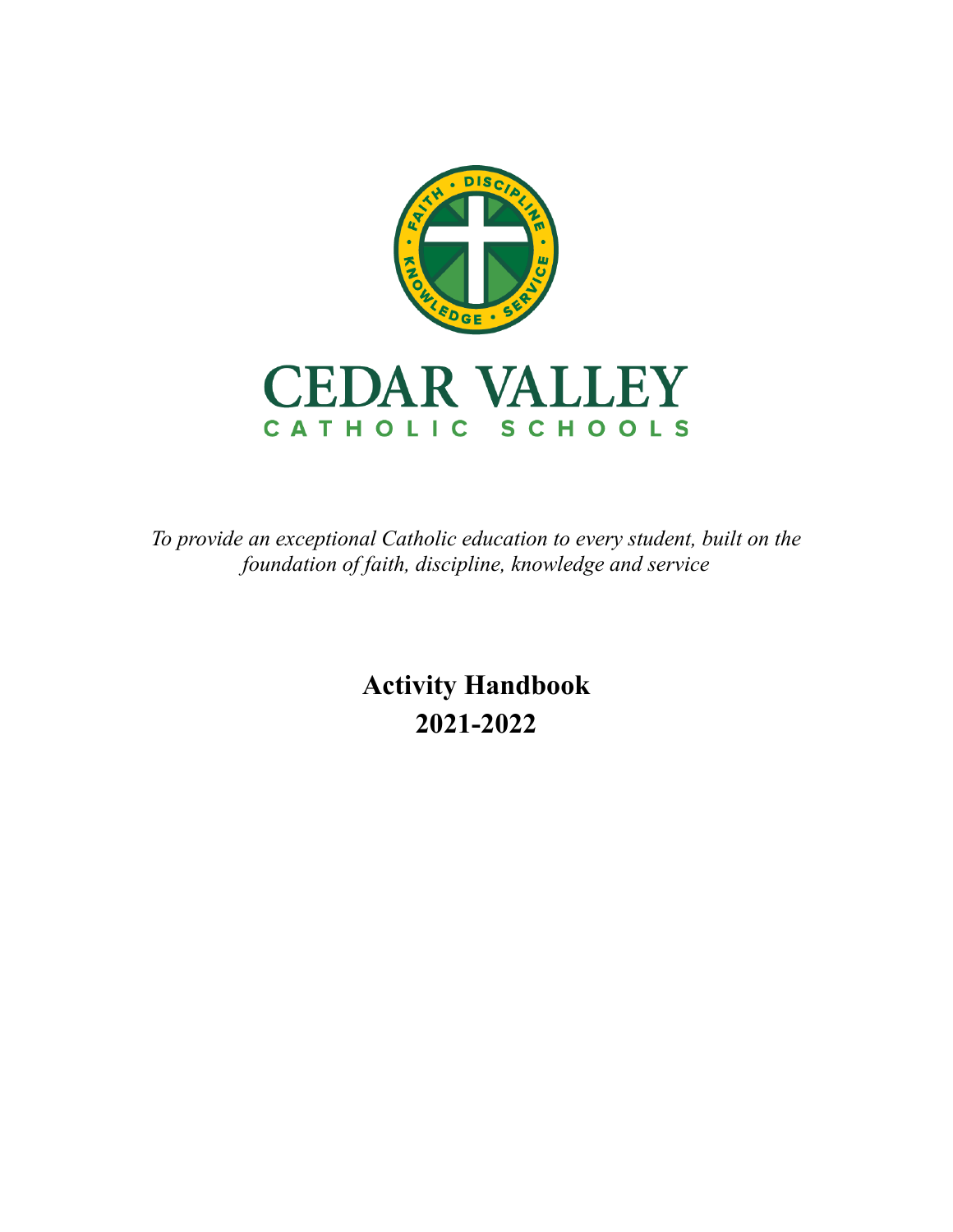# **Table of Contents Activity Handbook 2021-2022**

| I.  |                                                 |
|-----|-------------------------------------------------|
|     | <b>Statement of Purpose</b><br>А.               |
|     | <b>B.</b> Mission Statements                    |
|     | C. Principles (Pillars)                         |
|     | D. Objectives                                   |
|     | E. Expectations                                 |
|     | F. Activity Staff - Four "C's"                  |
| П.  |                                                 |
|     | A. Calendar                                     |
|     | <b>B.</b> Websites                              |
|     | C. Social Media                                 |
|     | D. Email                                        |
| Ш.  |                                                 |
| IV. |                                                 |
|     | A. Activity Options                             |
|     | B. Attendance                                   |
|     | C. Equipment Usage                              |
|     | D. Transportation                               |
| V.  |                                                 |
|     | A. Student Conduct Rules                        |
|     | B. Academic Eligibility                         |
|     | C. IHSAA & IGHSAU Ineligibility                 |
|     | D. Bullying/Harassment                          |
|     | E. Transfer Students                            |
|     | F. Concussion Information and Legislation       |
|     | Sportsmanship<br>G.                             |
| VI. |                                                 |
|     | A. Wednesdays & Sundays                         |
|     | <b>B.</b> Changing Sports                       |
|     | Conduct/Dress on Trips                          |
|     | Students Driving to Events in Local Areas<br>D. |
|     | Returning from Out of Town Events<br>Е.         |
|     | Dropping From an Activity<br>F.                 |
|     | G. Equipment & Equipment Room                   |
|     | Club, Camp, Clinic Policy<br>Н.                 |
|     | <b>Carryover Sport Guidelines</b><br>I.         |
|     | Physical Exams<br>J.                            |
|     | K. Varsity Lettering                            |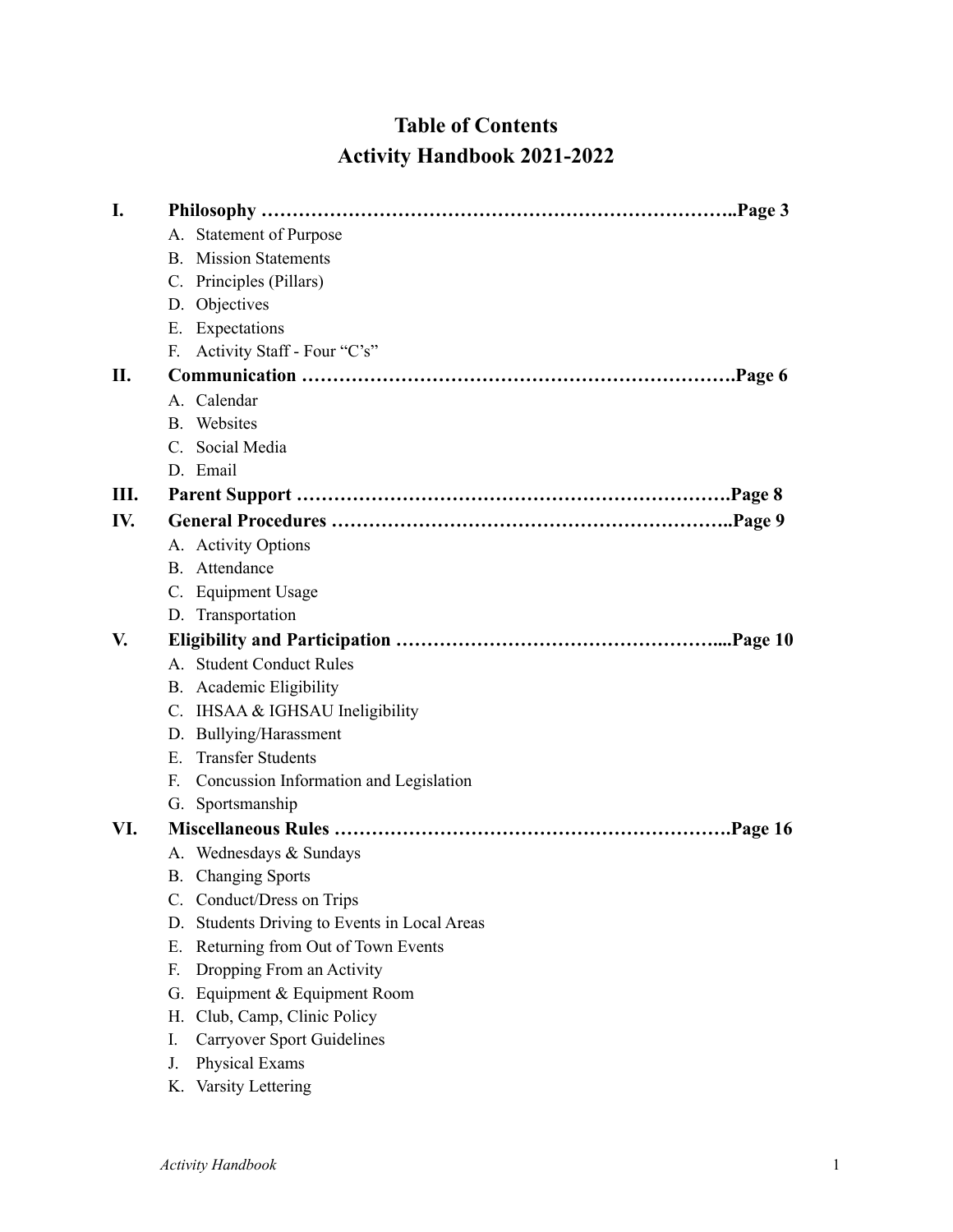- L. Activity Fee/Pass
- M. Columbus Catholic Songs
- N. Closing Prayer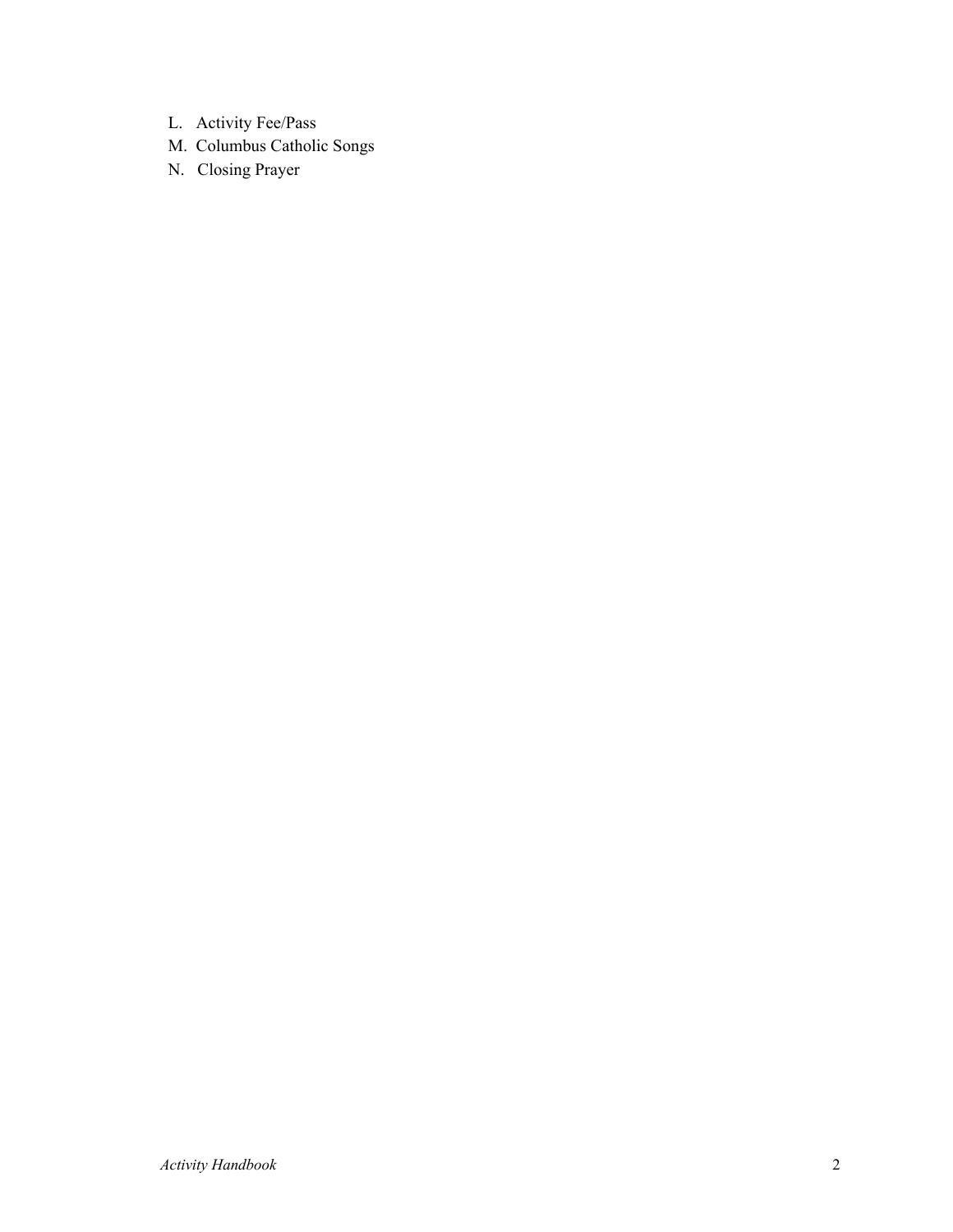# **I. Philosophy**

# **A. Statement of Purpose**

Welcome to the activities program at Cedar Valley Catholic Schools (CVCS). We are excited about your participation in one or more of our activities and hope that you have a positive learning experience from your efforts.

The contents of this handbook are designed for CVCS students, their parents/guardians, and coaches. Hopefully this document will answer any questions you may have about the operation of our activities program.

CVCS will strive to continue to provide the students with the best possible opportunities for a very rewarding experience. On behalf of the administration and staff at CVCS we welcome you.

Best of luck for a very successful year!

Tom Novotney 6-12 Interim Activities Director

# **B. Mission Statements**

*Mission of Cedar Valley Catholic Schools*

The mission of the Cedar Valley Catholic Schools is to provide an exceptional Catholic education to every student, built on the foundations of faith, discipline, service and knowledge.

*Mission of CVCS Activities*

To provide a positive experience for all involved by building better people through a foundation of faith, family, community, group, and self.

# **C. Principles (Pillars)**

*1) Put God first (Faith)*

The Catholic Faith is what fuels CVCS and it's activities. All members of CVCS Activities will put being a devout Catholic before all things.

- *2) Be an inspiring representation of your family (Family)* No matter how big, small, diverse, or nontraditional, each student at CVCS is a representative of their family. All members of CVCS activities will represent their family in a positive light locally, state and nationwide.
- *3) Be involved in the CVCS community (Community)* Making a positive impact on others in the community is an important component of CVCS activities. All members of CVCS activities will give back to both the internal (CVCS) community and external community.
- *4) Commit to the group before yourself (Group)*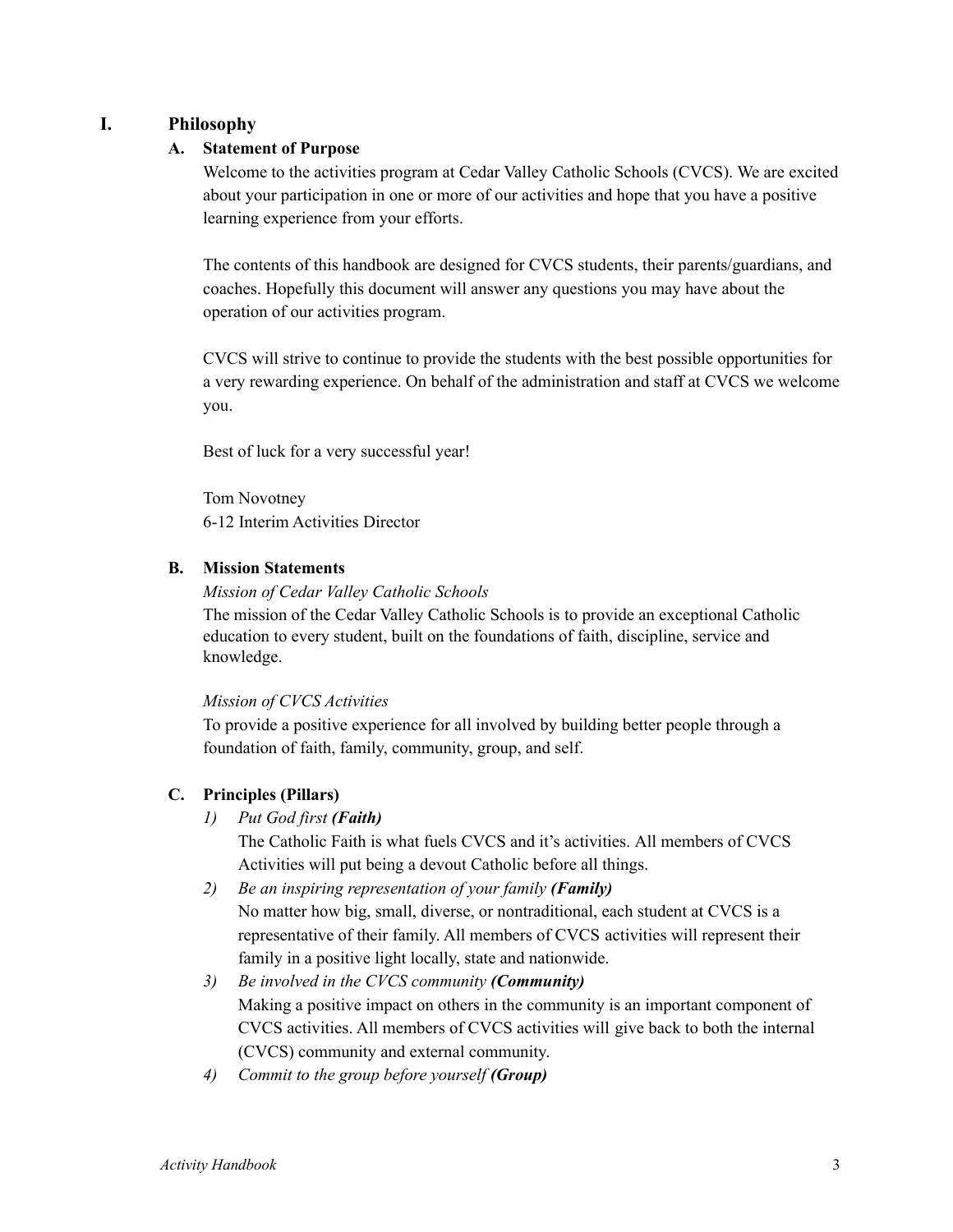Whether participating in a team or individual competition, members of CVCS activities will always put others before themselves. In order for each individual to have success, it requires a group effort, just as for the group to have success, every individual must contribute to the best of their abilities.

*5) Attitude and Effort (Self)*

CVCS activity members will only focus on what they can control: their attitude and effort. Everything else within practice, competition, or life comes from outside influence and is out of students' control. If all CVCS activity members give maximum effort and do so with a positive attitude, great things will happen on and off the competition surface.

# **D. Objectives**

It is the goal of all CVCS activity groups to complete the following objectives in each tier:

# *Tier One: Social*

- Activity groups and all members attend at least one mass at a CVCS parish. Parish rotation appointed by the Activities Department\*
- High school activity groups and all members attend at least one other group's (CHS or BMAP) event throughout its respective season.\*
- Activity groups and all members provide at least one service project for, or volunteer their time to, a charitable cause.\*

\*Activity groups shall dress respectfully and similarly while in attendance.

#### *Tier Two: Academic*

- It is not everyone's path to pursue a college education. The CVCS activities program asks that each student-athlete have the criteria needed for college enrollment, should they so choose to apply for a higher education. By doing this we are creating a more educated student and putting them on the path to success in more ways than just activities.
- Average GPA of 3.0 for each activity group throughout its respective season.
- Every member of activity groups stays eligible for all competitions and events.

#### *Tier Three: Participation*

- All CHS athletes participate in a comprehensive, year-round approach to strength and conditioning through the Columbus Catholic strength and conditioning program.
- School-wide average of 2.0 school activities per student throughout the year.
- All activity groups qualify and participate in postseason competition if applicable.

#### **E. Expectations**

#### *Students*

- Commitment to the team before themselves.
- Willingness to be involved in the CVCS community.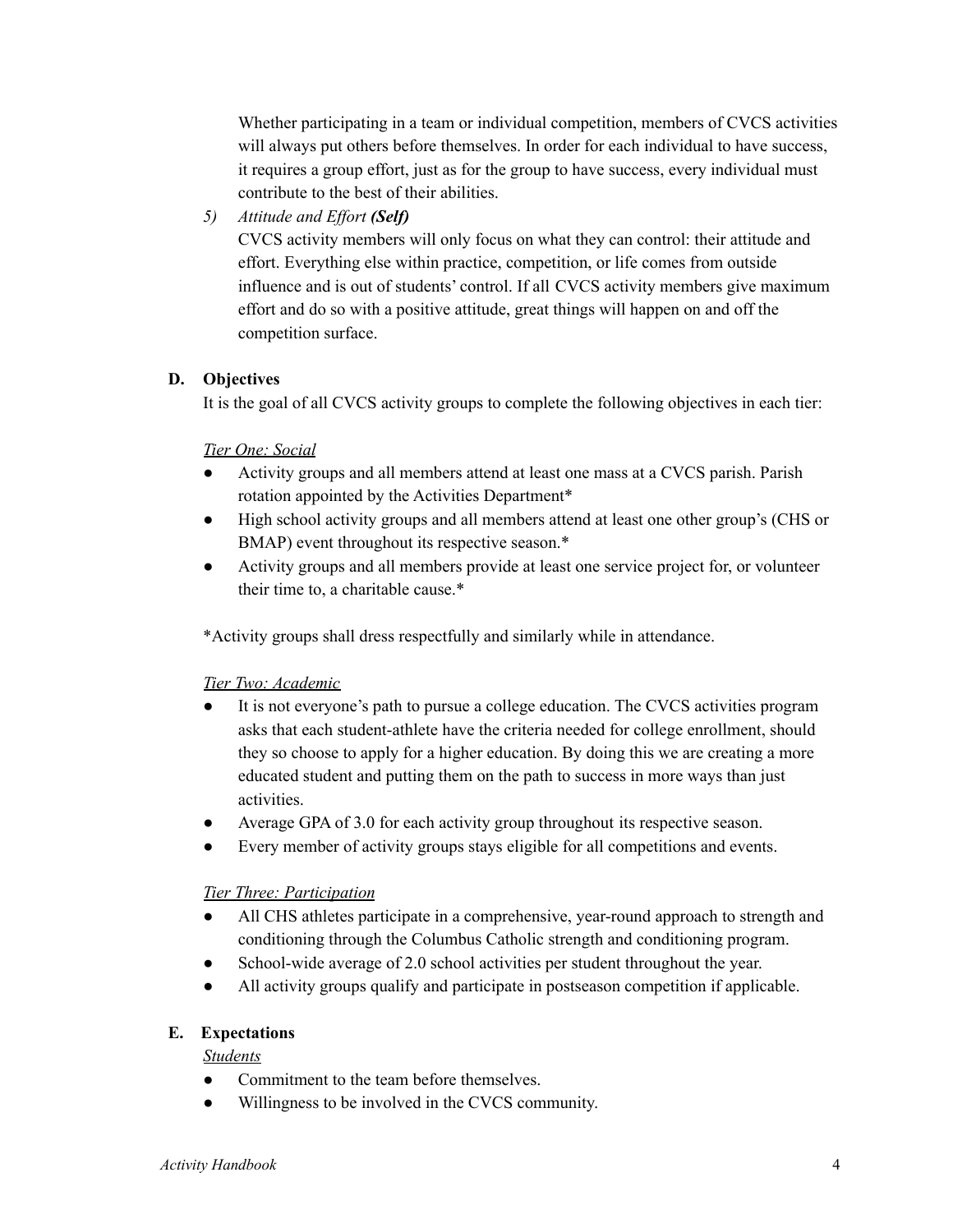- Follow all guidelines set by law, school, and coaches.
- Take responsibility for all actions on and off the competition surfaces.
- Commit to academic success.
- Respect opponents, fans, officials, coaches, and all others.
- Willingness to be coached/mentored, and work their hardest.
- Accountable and reliable.
- On time for all scheduled practices, games, meets, tournaments, meetings, etc.
- Represent CVCS in a positive light.
- Be there for teammates when they need it.

#### *Parents*

- Influence and support students positively.
- Support all activities programs (coaches, other students, administration etc.)
- Listen, encourage and communicate constructively with your student.
- Be involved (fan, booster club member, parent rep, signup.com etc.)
- Respect the "line of communication." Talk to students first, level-coach second, head coach third, activity administration fourth, building administration 5th, chief administrator 6th, and school board 7th. (Before, during or after a competition is not an appropriate time for discussion)

# **F. Activity Staff - 4 C's**

#### Commitment:

CVCS coaches/moderators will…

- ❏ demonstrate full dedication to the program, fellow coaches, athletes, fans and community around us.
- ❏ commit to the plan set forth by the head coach. Any concerns, suggestions, or conflict that arises should be discussed in private, never on the competition surfaces, in front of athletes or fans.
- ❏ commit to being at least 10 minutes early to all meetings, film sessions, workouts, practices and competition days. Time management is crucial to our success and exemplifies those values in our athletes.
- ❏ commit to get the best out of all athletes on the team, not just the starters. All athletes are valuable to the success of the team, and should be treated as such.
- ❏ commit to be a positive example of character for those around us. We will demonstrate integrity, hard work, honesty, and courage among others.

#### Community:

CVCS coaches/moderators will…

❏ collaborate efficiently and effectively with fellow coaches and students. We will make the most of our time together, constantly striving for improvement toward the ultimate goal of success.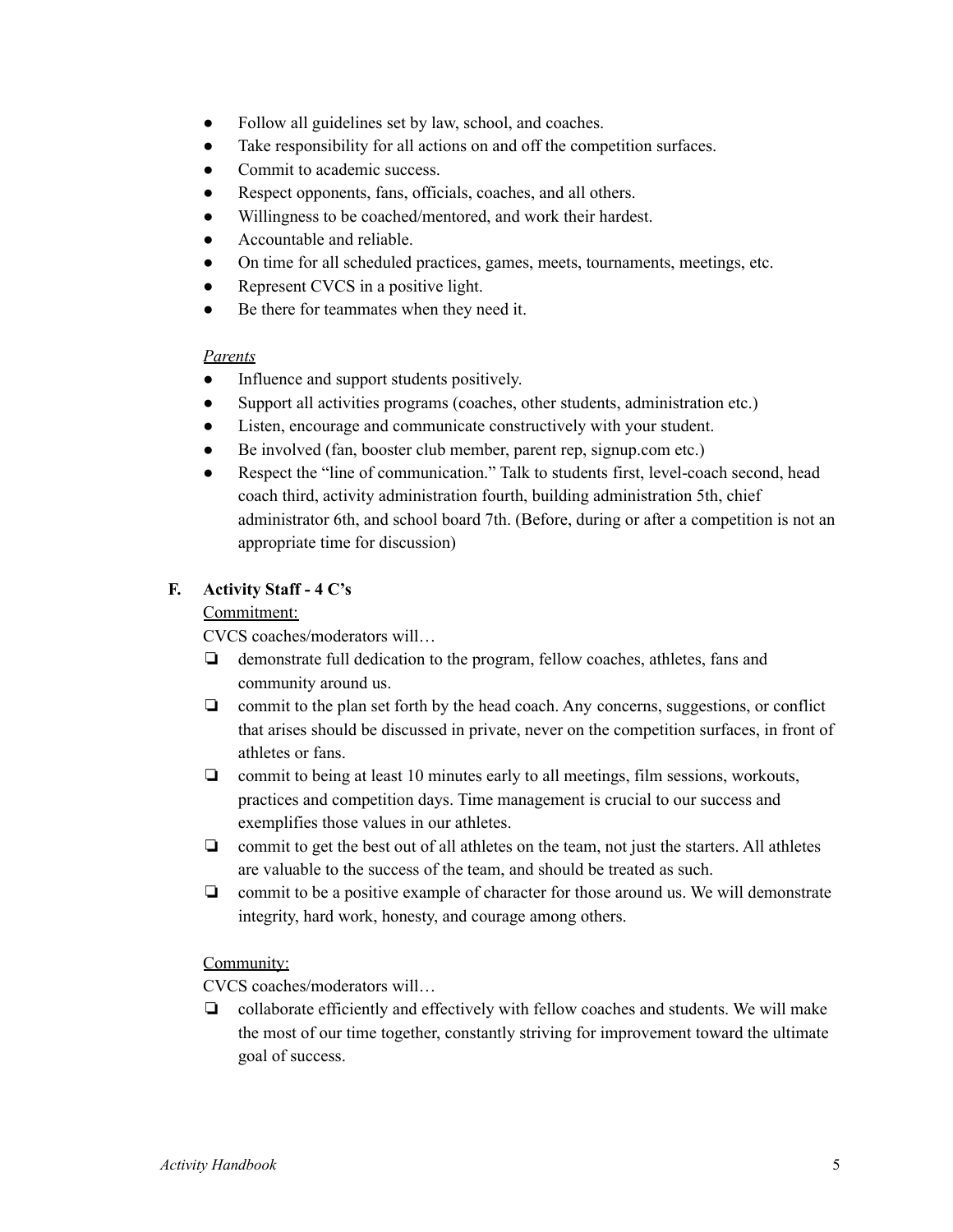- ❏ ensure that students have a voice in the process. Players will have a say in certain, predetermined decisions including team motto, equipment, choosing weekly themes, as well as providing ideas for improvement as they feel necessary.
- ❏ build positive relationships with students, encouraging them to be the best version of themselves.
- ❏ be willing and ready to listen, giving athletes the best opportunity to succeed by working to their strengths.
- ❏ treat all students on our campus with respect, seeking to understand first, willing to help, and giving support and compassion. The support of our campus and the community around us are essential to the success of our program.

# Charity:

CVCS coaches/moderators will…

- ❏ be willing to give themselves to those in need. This extends well beyond the giving of money, as they will give their time, give help to those in need, or give a positive interaction, such as a smile or compliment, to those struggling.
- ❏ help those in need out of kindness and compassion, rather than to gain something.
- ❏ encourage, and set up opportunities for our students to get involved in the community through participation in a variety of charitable events.

# Competitiveness:

CVCS coaches/moderators will…

- ❏ strive to win always, seeking to improve ourselves individually and as a team. We compete with ourselves to be greater than we were yesterday.
- ❏ encourage students to maintain a competitive spirit in the classroom, giving 100% effort at all times, and striving to improve daily.
- ❏ never give up, even in the face of adversity or defeat, and instill the same in our students.
- ❏ work consistently to improve their coaching practices, knowledge of and approach to the sport or activity. CVCS strives to have the best staff in the district, the conference, and the state.

# **II. Communication**

The CVCS activities department uses a variety of electronic communication tools in an effort to keep our students and community informed, safe and 'in the know' on what is happening at our school. Everything from our school calendar to weekly emails can be accessed by every one of our constituents.

# **A. Calendar**

Calendar Program: https://www.northiowacedarleague.org/public/genie/62/school/905/

Our calendar program is called rSchool Today. There are links on the CVCS home page and the activities page. This is the same program the entire North Iowa Cedar League (NICL)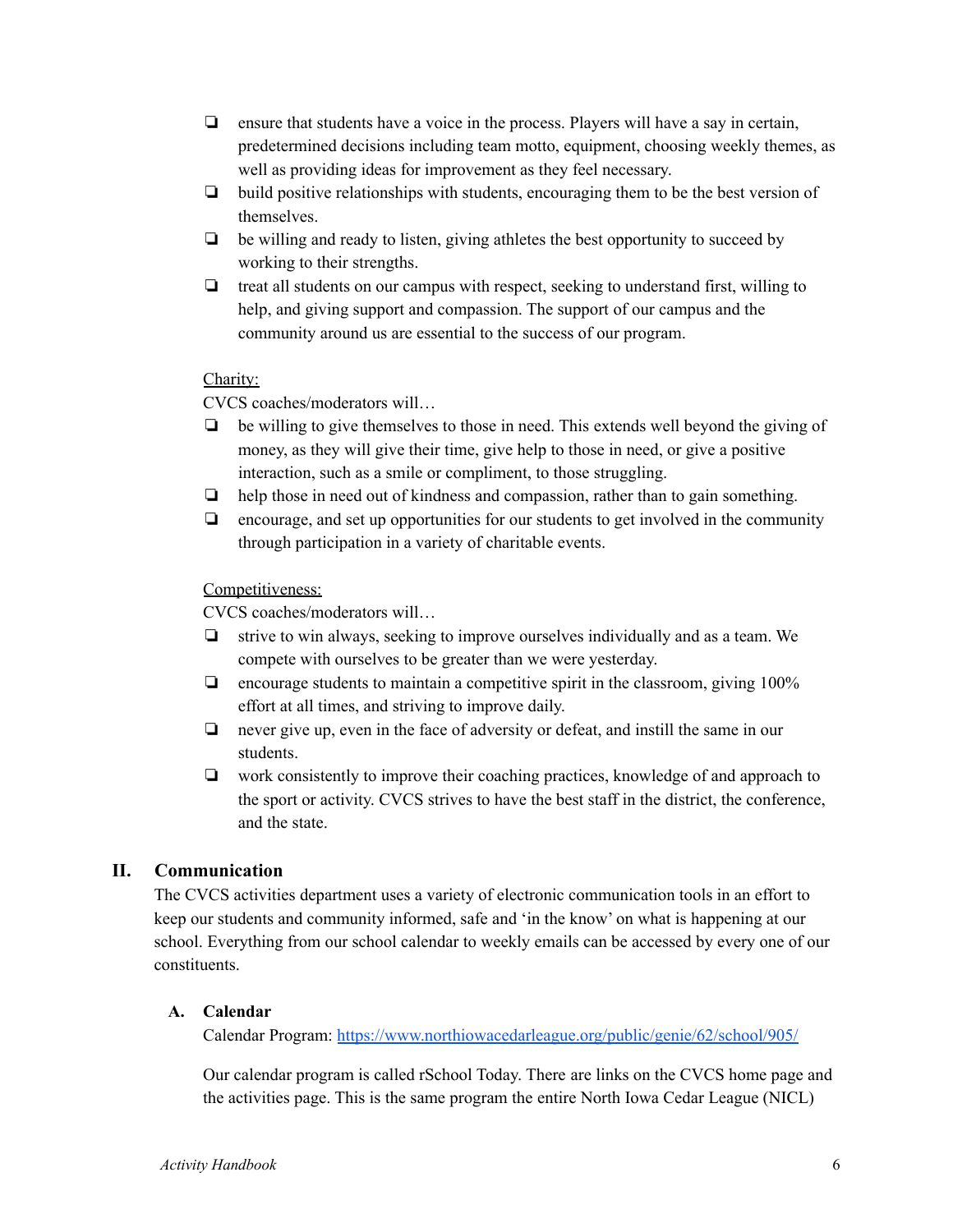uses so it is possible to not only see CVCS events, but other schools as well. You can sign up for notifications in any/all the sports that you wish. Once signed up, you will receive email notifications any time there is a change to the schedule in the sport(s) you have designated. The Activities Office will post all postponement information, including makeup information, instantly to rSchool Today.

You can download the entire CVCS calendar or just a specific activity calendar to your computer or mobile device. When there is a change in the event due to cancellation or postponement, your home calendar updates automatically. You can get an instant view of all sport activities for each day (many people set it as their homepage). You have access to the most recent schedules for all of our interscholastic sports and all levels.

#### **B. Websites**

NICL Website: https://www.northiowacedarleague.org/g5-bin/client.cgi?G5genie=62

The league site contains rosters of most league schools. Information for the media in terms of "all conference teams" and links to league statistical summaries. It is your one stop shop for all things in the NICL.

CVCS Website: https://www.cvcatholic.org/chs-athletics

Visit the website to find:

| <b>Activities Calendar</b>  | Physical Exam Form               |
|-----------------------------|----------------------------------|
| <b>Medical Consent Form</b> | Athletic Hall of Fame Nomination |
| Heads up Concussion Form    | Volunteer Sign-up                |
| Summer Camp Information     | Coaches' Contact Information     |

#### **C. Social Media**

Twitter: @CBUS\_Activites & @BMAP\_Activites

These two twitter accounts are used to provide quick updates on important events (games, weather issues, etc.), positive things happening in our CVCS community, and links to current news articles involving CVCS students.

Facebook: @CVCSActivities

The activities facebook account is used to provide pictures, results, and future information about the activities program and its participants.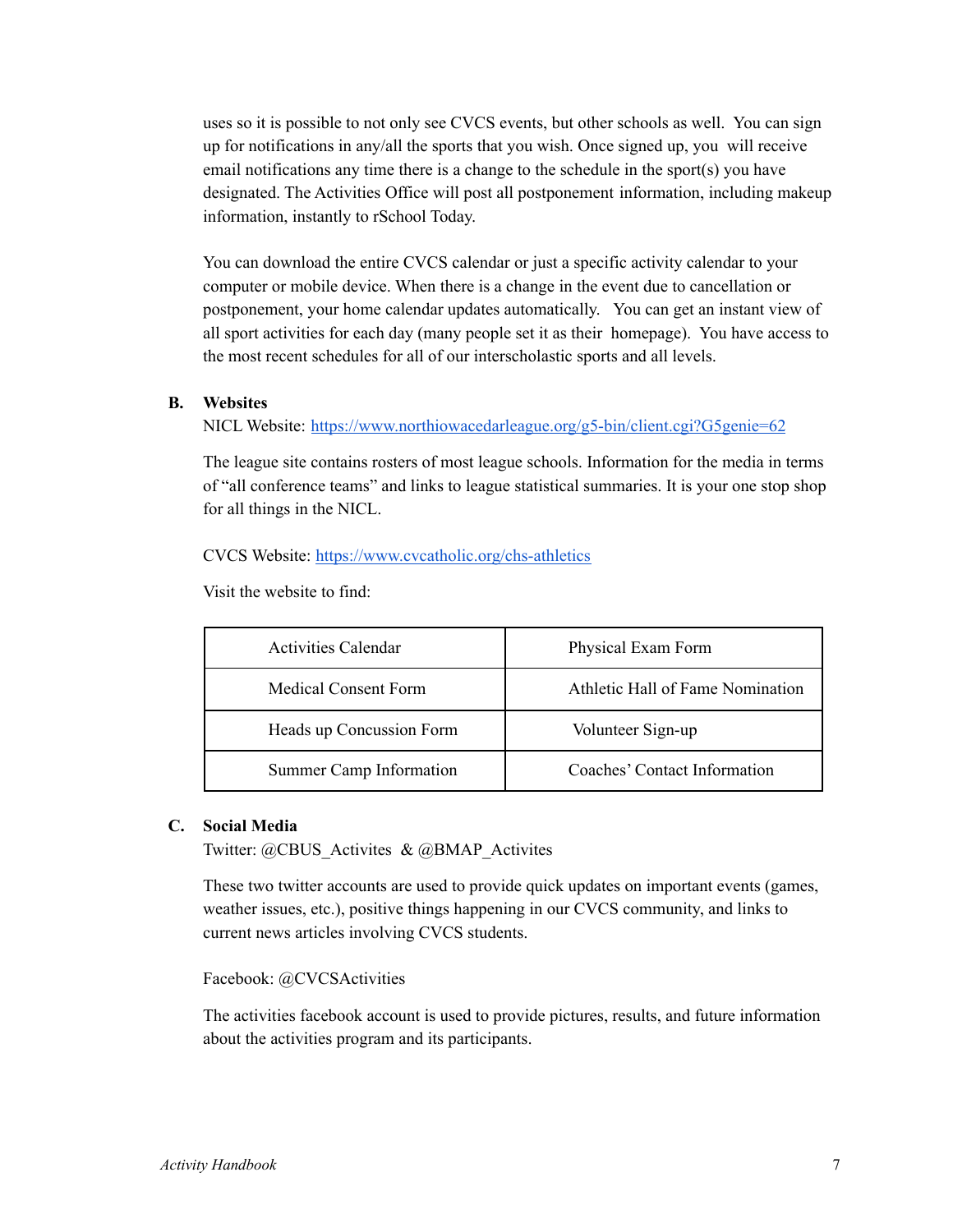# **D. Email: Newsletter**

A mass email is sent out each week during the school year using the email database for our CVCS students. This weekly note contains the results from the last week of competitions, important reminders, current week schedule and much more. If you are not getting these updates or know someone else who wants to receive them, please send an email to chsactivities@cvcatholic.org.

# **III. Parent Support**

# **How to be an All-Star Parent, by Rob Gilbert, Ph.D.**

How do you define an all-star parent? Very simply, he or she is a parent who is a good sport and a great fan. To become an all-star parent of a student, there are times when you must stop parenting. When your son or daughter changes into uniform and becomes a student, you also have to change -- from parent to fan. Your job on the sidelines or in the stands is not to be a parent/guardian, but to be your child's greatest fan. There's no trick to learn here. You already know how to do this. Remember how you behaved when your baby was learning to walk? You were a fan and a supporter, weren't you? You applauded the "downs" as well as the "ups". You never said things like, "What's taking you so long?" "How come the kid down the street is walking better than you?" "Why do you keep making the same mistakes over and over again?" You were the world's most appreciative audience. Why should it be any different now that your child is a student? Your job is not to be the coach (unless you are the coach) or the expert. You are there so that you can share the thrill of victory and the agony of defeat -- together. In fact, your child needs your support more in defeat than in victory. Did you ever notice that strangers feel free to come out of the stands and congratulate the winners? But, in defeat, sometimes the student's own teammates and coaches ignore her/him. As a parent/guardian you have to be there to cushion setbacks with a positive "We'll get 'em next time!"

Three "B's" For All-Star parent/guardianing are:

- **1. Be There -** You can never hope to be an all-star parent/guardian unless you show up at games. Regardless of the skill level of your child or the success of the team -- go to the games. Be Supportive. Don't be a fickle, fair-weather fan.
- **2. Be Positive -** On the sidelines, if you can't say something positive, don't say anything at all. Nothing good comes from negative statements and nothing negative comes from positive ones. If you can't be positive, at least be silent.
- **3. Be Seated -** Even though it's good to be positive, it's not good to overdo it. Don't stick out. Be an admirer -- not a cheerleader. Players should not confuse your voice with the public address system.

Once you start to become a positive, acknowledging fan, an interesting thing may happen. Your child will want you at the games. When this happens, you will know that you are considered to be an important member of your child's personal all-star support team.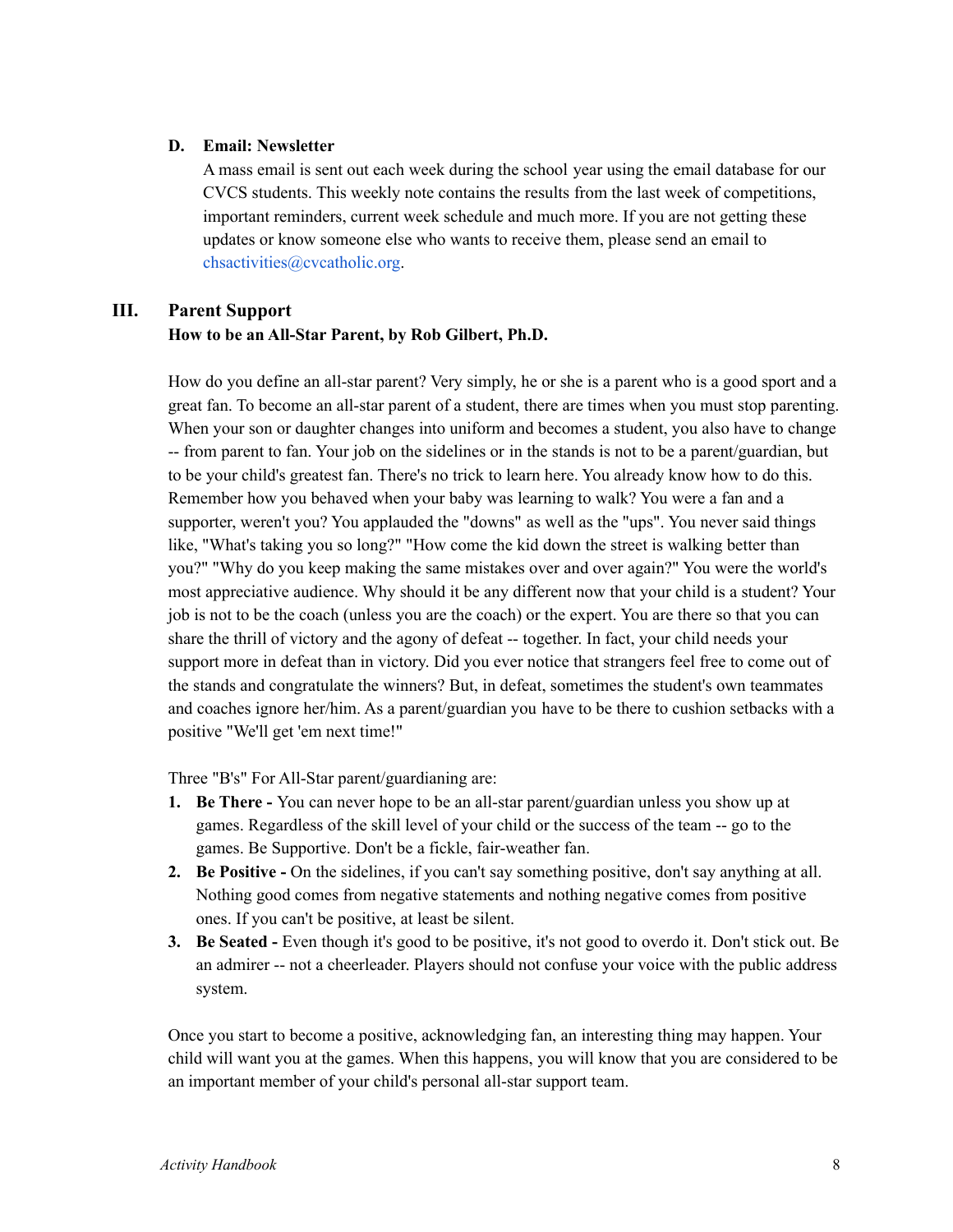# **IV. General Procedures**

# **A. Activity Options**

High school activity opportunities include, but are not limited to: basketball, baseball, bowling, cheerleading, cross country, dance team, fall play, football, golf, robotics, soccer, softball, speech, spring musical, tennis, track, volleyball, and wrestling.

Middle school activity opportunities (grades  $7 & 8$ ) include, but are not limited to: basketball, baseball (may include 6th), cheerleading, cross country, football, softball (may include 6th), track, volleyball and wrestling.

CVCS provides organized sports for males and females. Students participating in these programs are required to have a physical and a signed statement of fitness by a physician. CVCS also follows the state of Iowa's guidelines in regards to concussion education for student athletes. Students who do not perform in accordance with their potential academically or who display consistent behavior problems will be suspended from the team until the necessary improvement is shown.

#### **B. Attendance**

To practice for any school activity on a school day, the student must be in attendance for half of the school periods during the school day. To participate in a public performance on a school day the student must be in attendance for that entire school day. A grace period of 20 minutes may be applied to the beginning of the school day to allow a student to be tardy and still qualify to participate in the public performance that day. To practice or participate in a public performance on a non-school day, the student must be in attendance for half of the school periods during the prior school day. If a student goes to the doctor for an appointment, the student must bring documentation from the doctor's office when they return to school. Administrator's discretion will be used on funerals. If a student chooses to take a college visit on the day of a public performance, they will not be allowed to participate in the public performance that day, but they may practice with the team. Students that have school-requested absences on the day of a practice or public performance may participate in the practice or the scheduled public performance. Students who choose to miss practice to attend other functions will have consequences determined by their coach.

# **C. Equipment Usage**

Students assume complete responsibility for all clothing/equipment issued to them and will pay replacement costs for any item(s) damaged or lost. Upon the completion of a season/activity, all equipment must be returned at the time designated by the coach/moderator or replacement costs will be billed to the student's parent/guardian. No further participation in extracurricular activities will be allowed until equipment is returned or replacement costs are paid.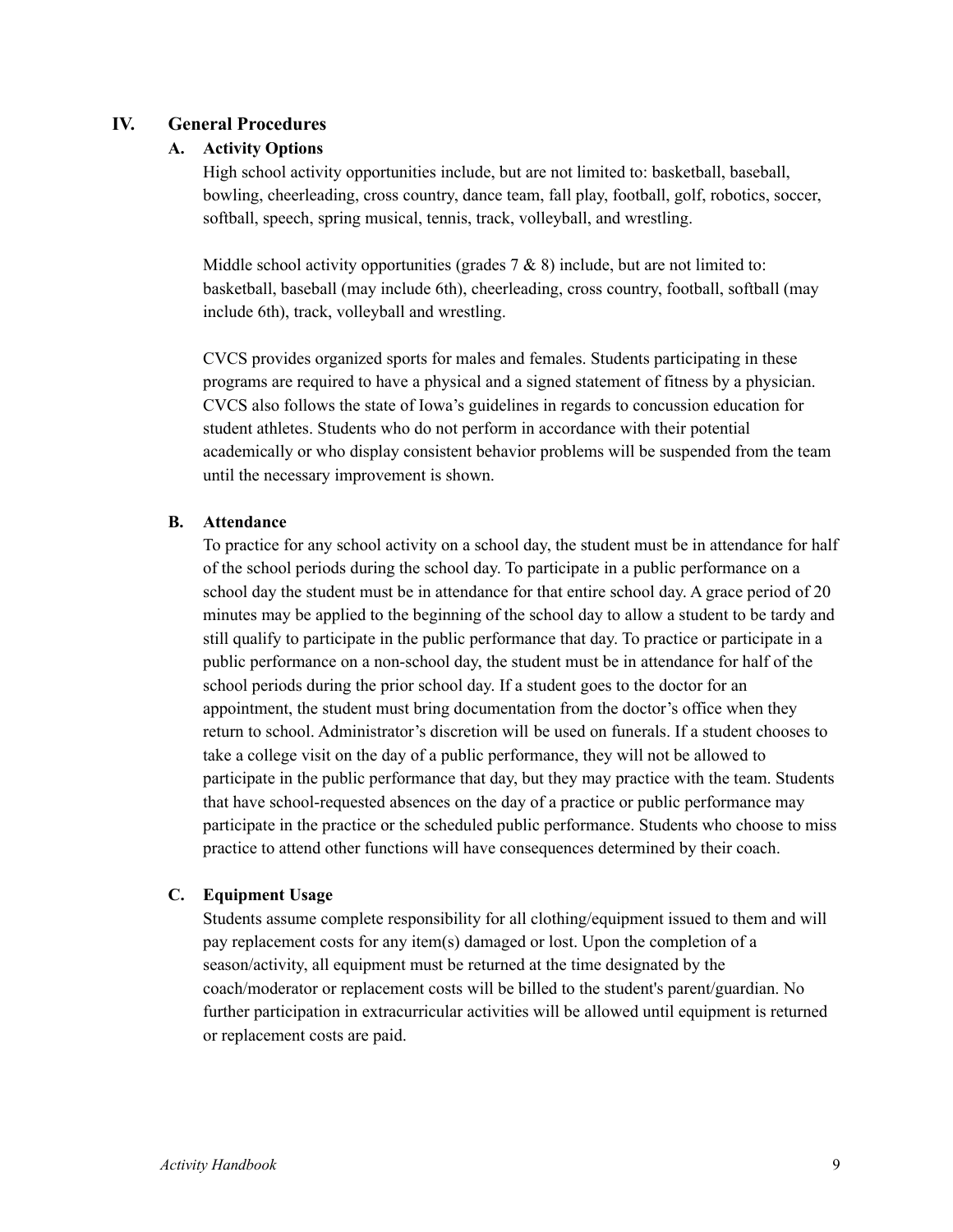## **D. Transportation**

Students must comply with the rules regarding transportation to and from activity trips as listed below:

- School policy requires students to go to and from an activity via the school transportation provided. Any deviation from this rule must be cleared in advance with the activity sponsor.
- The activity sponsor may grant permission for the student to ride with a parent if the parent is present at the activity. The activity sponsor may not grant permission for the student to ride with anyone other than the parent.
- If the student has a valid driver's license, she/he may be allowed to drive to or from an activity if it is within the Waterloo-Cedar Falls metro area, and if the student has permission from the activity sponsor.

Each coach/sponsor may establish codes of conduct, which are in conformity with the school rules, though they may be specific for that activity. These may include, but are not limited to, practice attendance and transportation. Participants must abide by all applicable rules.

# **V. Eligibility and Participation**

Cedar Valley Catholic Schools offers a variety of voluntary activities designed to enhance the classroom education of its students. Students who participate in extracurricular activities serve as ambassadors of the Cedar Valley Catholic Schools throughout the calendar year, whether away from or at school. Students who wish to exercise the privilege of participating in extracurricular activities must conduct themselves in accordance with policy and must refrain from activities that are illegal, immoral, unhealthy, or highly inappropriate. Participation in these activities is a privilege, conditioned upon meeting the eligibility criteria established by administration, and individual activity coaches and sponsors. The principal shall keep records of violations of the Good Conduct Rule.

# **A. Student Conduct Rules**

Students who participate in extracurricular activities must conduct themselves in accordance with all school rules and must refrain from activities that are illegal, immoral, unhealthy, or highly inappropriate. These include, but are not limited to:

- Violations of the Tobacco, Alcohol, Prescription and Non-prescription Drug policy as explained in the Parent/Guardian & Student Handbook.
- Engaging in any act not related to violations of the Tobacco, Alcohol, Prescription and Non-prescription Drug Policy that would be grounds for arrest or citation in the criminal or court system, excluding minor traffic offenses, regardless of whether the student was cited, arrested, convicted, or adjudicated for the act(s)
- Inappropriate or offensive conduct such as fighting, insubordination, hazing, or harassment of others.

Participating in extracurricular activities is a privilege, conditioned upon meeting the eligibility criteria established by the CVCS Board, administration, and individual activity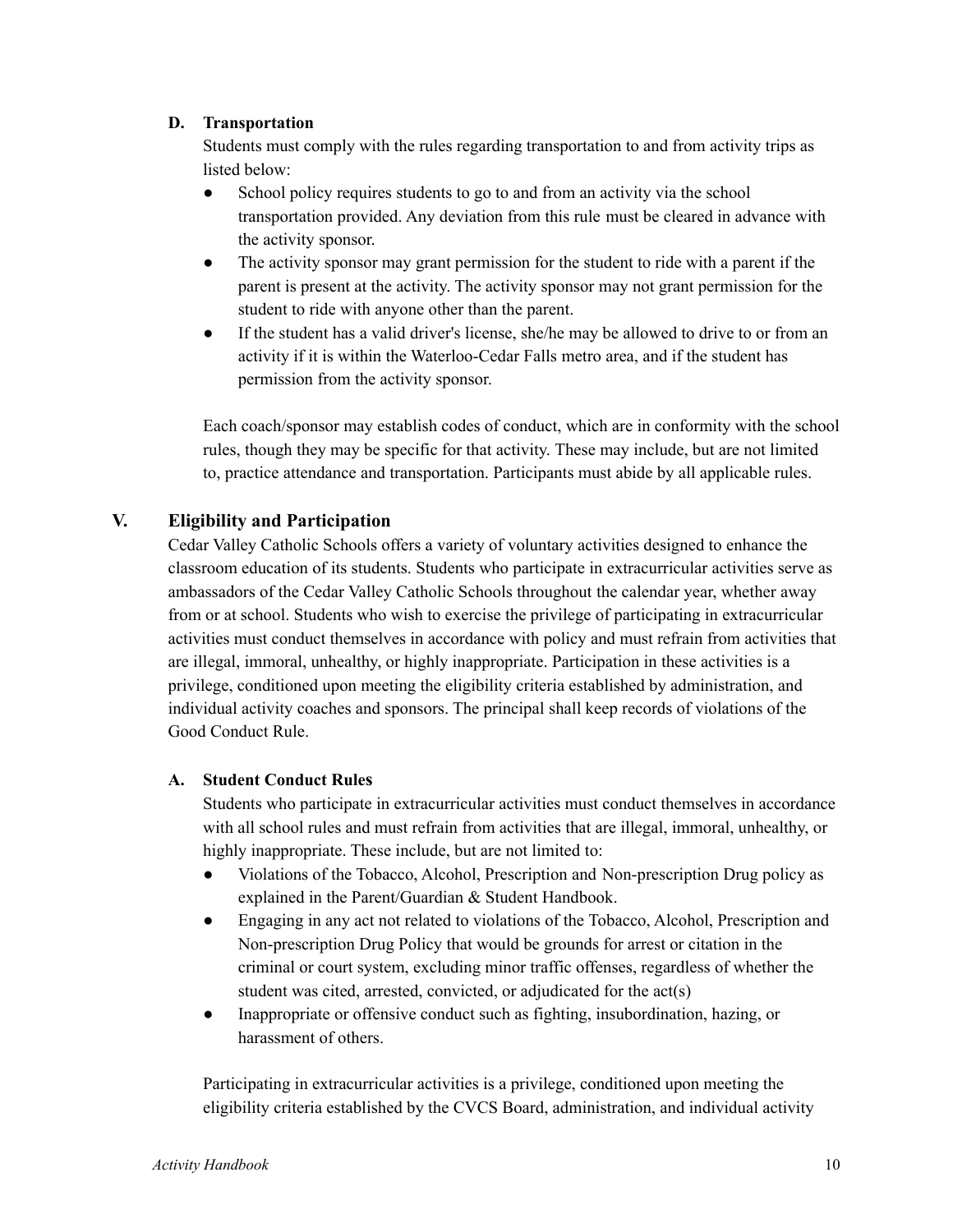coaches and sponsors. When applicable, Iowa High School Athletic Association and Iowa Girls Athletic Union rules apply.

After being confronted with the allegation and the basis for the allegation, the student will have an opportunity to present his/her side. If the student is then found to be in violation of the Eligibility/Participation Rules s/he could be deemed ineligible for participation at the following levels. (Determination of participation eligibility will be made by the Activities Department and Principal.)

# **1st Offense:**

- 1 game/performance if the activity has 4 or less remaining games/performances/events
- 2 games/performances if the activity has 5-9 remaining games/performances/events
- 3 games/performances if the activity has 10-19 remaining games/performances/events
- 4 games/performances if the activity has 20 or more remaining games/performances

# **2nd Offense:**

- 2 games/performances if the activity has 4 or less remaining games/performances/events
- 4 games/performances if the activity has 5-9 remaining games/performances/events
- 6 games/performances if the activity has 10-19 remaining games/performances/events
- 8 games/performances if the activity has 20 or more remaining games/performances

#### **3rd Offense:**

• Ineligible to participate for one calendar year (12 months)

#### **4th Offense:**

• Permanent ineligibility

The number of "remaining games/performances/events" will be calculated by combining the regular season games/performances/events for the team that the student will be/is a part of and the maximum number of tournament games that can be played in order to win a state championship. For example, football requires 5 games to become state champions so 5 would be added to the regular season number of remaining games in order to determine the period of ineligibility. If a player is not able to complete their ineligibility because their team's season ended, the unserved ineligibility would carry over to the student's next sport.

Preseason public scrimmages or jamborees do not count toward a team's total number of games/performances/events. If a team has preseason public scrimmage or jamboree, the ineligible player can not perform, but that will not count towards the student's required number of performances that they are ineligible for.

**If a student is at the 1st Offense or 2nd Offense level and their team will play or potentially play more than one game in a day, the student will sit out for the entire day and the missed performances will count as 1 game/performance. If a student is out for**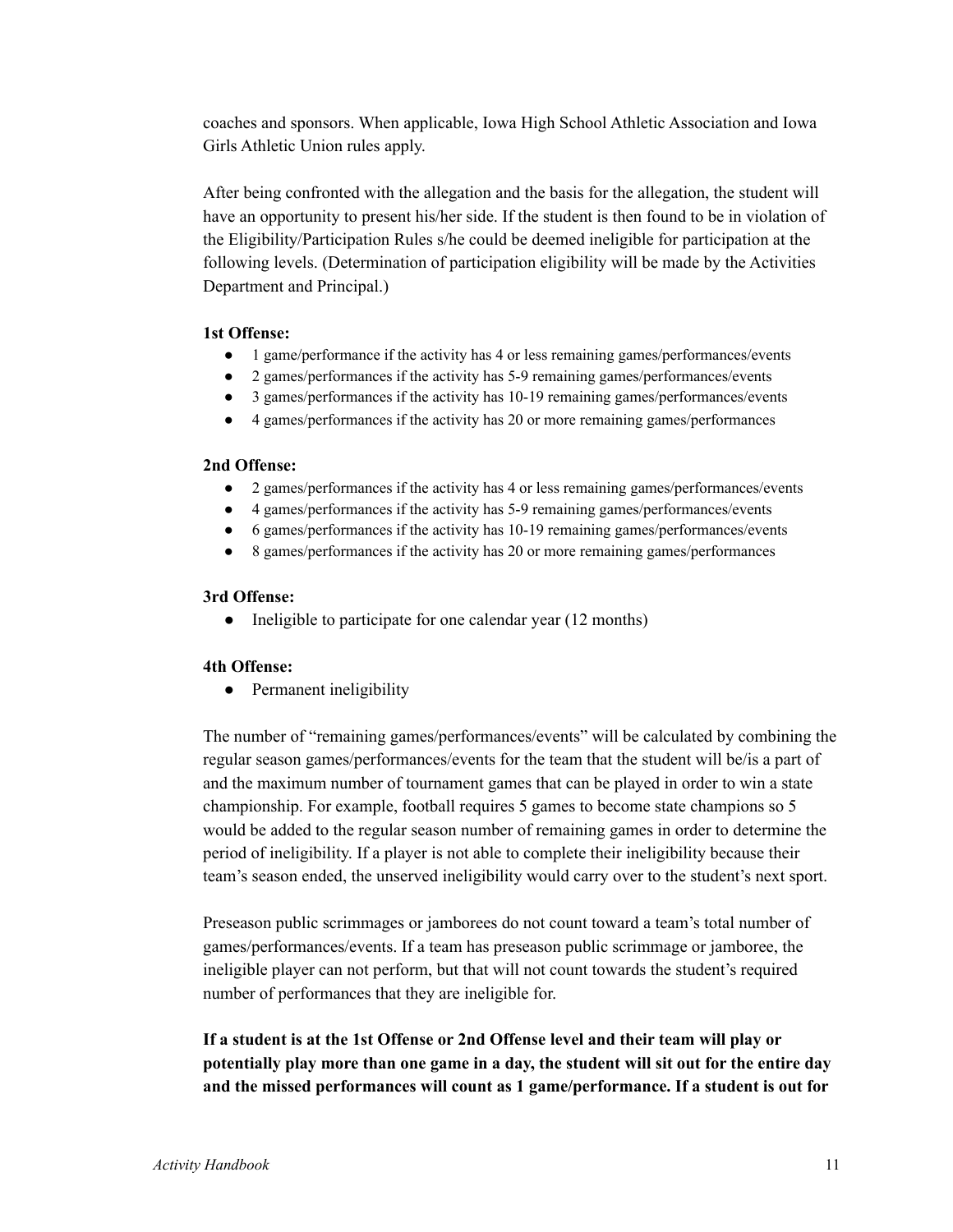# **multiple activities at one time, each activity will be treated individually. For example, if a student was out for soccer and golf in the spring and they received a 1st offense violation, they would serve 1st offense participation consequences for soccer and golf.**

If a student-athlete commits a 1st Offense violation, coaches will not put them up for postseason recognition for one athletic season in which the athlete competes or one calendar year, whichever is shorter. For 2nd Offense and above violations, coaches will not put the athlete up for postseason recognition for 3 athletic seasons in which the student competes or one calendar year, whichever is shorter. After that amount of time, the athlete may earn postseason honors depending on their improvement, effort and achievements.

Substance abuse violations and nonacademic violations of the eligibility rules listed above will affect a student's ability to earn recognition from Columbus High School. Good character is extremely important for our students and student-athletes.

#### **C. Academic Eligibility**

Participants in extracurricular activities are subject to the following Academic Eligibility Rules. For purposes of these rules, extracurricular activities include all interscholastic athletics, band and choir public performances, drama productions, and cheerleading. Clubs and their activities are not affected by these rules.

To be eligible to participate in those activities affected by these rules, a student must pass or be passing all of their classes at the end of a review period. Review periods are at midterms and the end of each quarter. In addition, students must also possess a GPA above a 1.5 at the end of each semester (2nd and 4th quarters, respectively). Thus, CVCS eligibility is determined by grades posted at each midterm, each quarter, and each semester. CVCS Academic Eligibility will be checked using the following timelines:

- 1st and 3rd midterms: 1st 4.5 weeks of the semester
- 1st and 3rd quarters: 1st 9 weeks of the semester as posted in Powerschool
- 2nd and 4th quarter midterm: 1st appx. 4.5 weeks of the quarter
- 2nd and 4th quarter: the quarter grades as posted in Powerschool

Ineligibility begins immediately after the submission of grades to the principal's office. Students are ineligible for 30 calendar days. During their time of ineligibility, students are expected to continue to practice with the team/group.

Columbus Catholic High School seniors who were ineligible at the midterm of their 4th quarter will have their grades reviewed on the Monday following graduation. This review of grades will determine whether a senior regains eligibility. Seniors who play spring/summer sports will have their eligibility reviewed the Monday following graduation. Graduated seniors will become academically ineligible if their grades are below the academic eligibility guidelines. Columbus Catholic High School students are also governed by the state of Iowa's academic eligibility rules. If a student is ineligible by state of Iowa standards, their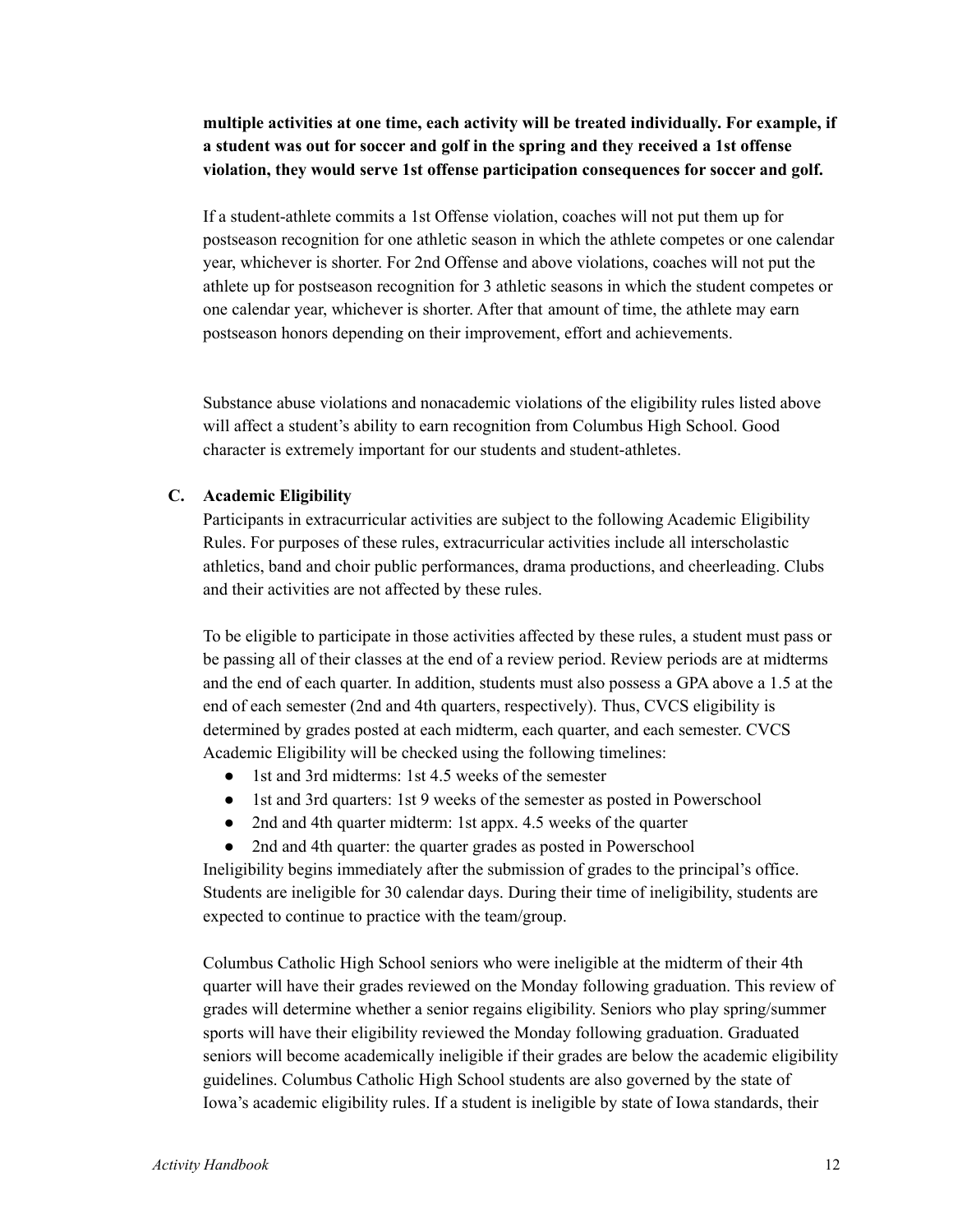ineligibility will be governed by the state of Iowa's guidelines. The principal's decision is final on all eligibility issues.

# **\*The principal's decision is final on all eligibility issues.**

Should ineligibility begin immediately after midterms, students have a "probation period" of 7 days to improve their failing grade(s). During this time, students are not allowed to participate in competition and must show proof they are making an effort to improve their grade(s) (meet with teacher, tutor, study tables, etc.). It is up to coaches'/moderators' discretion whether or not students on probation are allowed to practice or should use their practice time to improve their failing grade(s). If they do not improve their failing grade(s) prior to the end of the 7th probation day, the student remains ineligible for the remaining 23 days. If at any time during the 7 day probation period the student is no longer failing, they become immediately eligible.

# **D. IHSAA & IGHSAU Ineligibility**

An athlete will be deemed immediately ineligible based on the following:

- Do not have a physician's certificate of fitness issued this school year.
- Are twenty years of age or over.
- Have attended high school for more than eight (8) semesters. (Twenty days of attendance or playing in one contest constitutes one semester.)
- Did not pass all subjects the previous semester.
- Were out of school last semester.
- Have ever accepted an award for your high school participation from an outside group other than an inexpensive, unframed, unmounted paper certificate of recognition, or, if you have received any money for expenses or otherwise, for your participation in an activities contest.
- Have competed on a non-school team as a team member or as an individual while out for a sport and during that sport season without the previous written consent of your principal or designee. Example: While you are out for softball/baseball and during the season you want to participate on an outside school softball/baseball team or tournament. You would have to have permission from the school principal or designee or you would be declared ineligible. Once softball/baseball season is over, you may participate without written permission.
- Have ever trained with a college squad or have participated in a college event.

#### **E. Bullying/Harassment**

At Cedar Valley Catholic Schools, respect will be held in the highest regard and with the highest expectations of our students, faculty, and staff. As a Catholic Christian community, we believe strongly in following the gospel values, and if these values are followed, we know that each student who walks through our doors each day will have a positive experience. For this reason, harassment and bullying will be dealt with in a manner that categorizes these behaviors as major offenses, as noted in the CVCS handbook.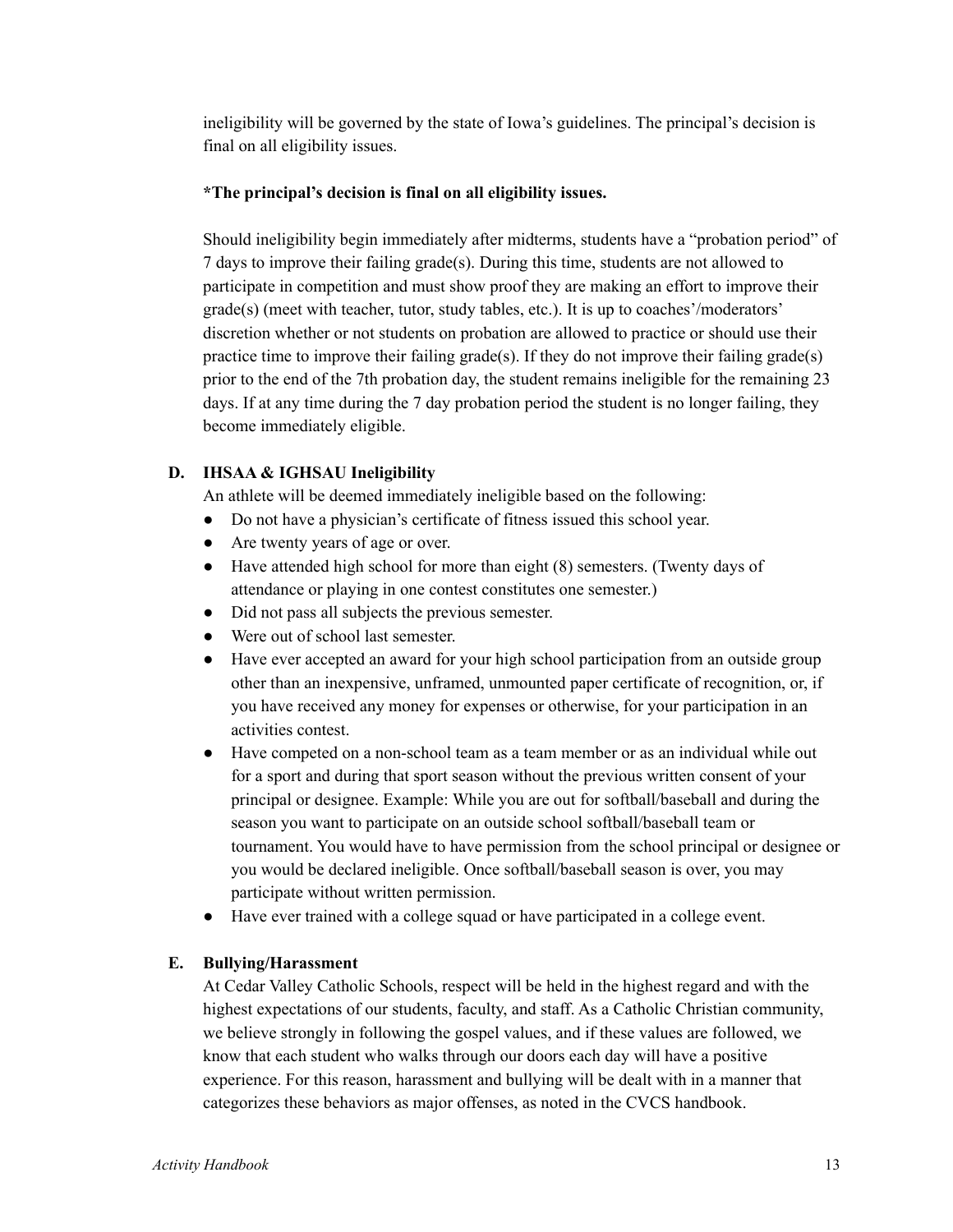# **F. Transfer Students**

Eligibility for students who transfer into the Cedar Valley Catholic Schools from another district will be reviewed at the time the student officially enrolls and begins attending school. All factors affecting students' eligibility status in the previous district will be considered in determining the date the student becomes eligible for participating in performances and/or competitions.

If the student had not yet completed a period of ineligibility for a violation of a Code of Conduct in the previous school or school district, the student shall be ineligible until that period of time has been completed.

# **G. Concussion Information and Legislation**

New concussion legislation went into effect on July 1st, 2011. The legislation requires schools to have on file for students participating in interscholastic athletics, cheerleading, and dance (grades 7-12), a concussion and brain injury information sheet signed by the student and his/her parent or guardian. This information sheet will be made available to families at the beginning of the school year. The sheet, signed by the student and his/her parent or guardian as proof that they have received the information, needs to be returned to the school before the students first day of participation (practice or competition) in an interscholastic sport, cheerleading, or dance.

#### **H. Sportsmanship**

At athletic contests students should treat opponents, spectators and officials with Christian courtesy and respect. Cedar Valley Catholic Schools should strive to be known for its good sportsmanship. Unsportsmanlike conduct will be addressed as needed by school staff who are in attendance. Student behavior outside of school and at school related events is not in all cases beyond the jurisdiction of the school.

#### *Students'Role*

The role of the students in sportsmanship is second in importance only to the coach. Players are admired and respected by students of all levels as well as adult spectators. They have significant influence over the actions and behavior of spectators of all ages. Players will perform the following responsibilities:

- Accept and understand the seriousness of their responsibility and the privilege of representing the school and community.
- Learn the rules thoroughly and discuss them with parents/guardians, fans, fellow students, and elementary students. This will assist everyone in the achievement of a better understanding and appreciation of the competition.
- Cooperate with the coaches and always exercise good sportsmanship by living the rules and role as stated.
- Only the captain may communicate with the officials on the clarification of rules. It is his/her responsibility to communicate what was said back to his/her teammates and/or coach.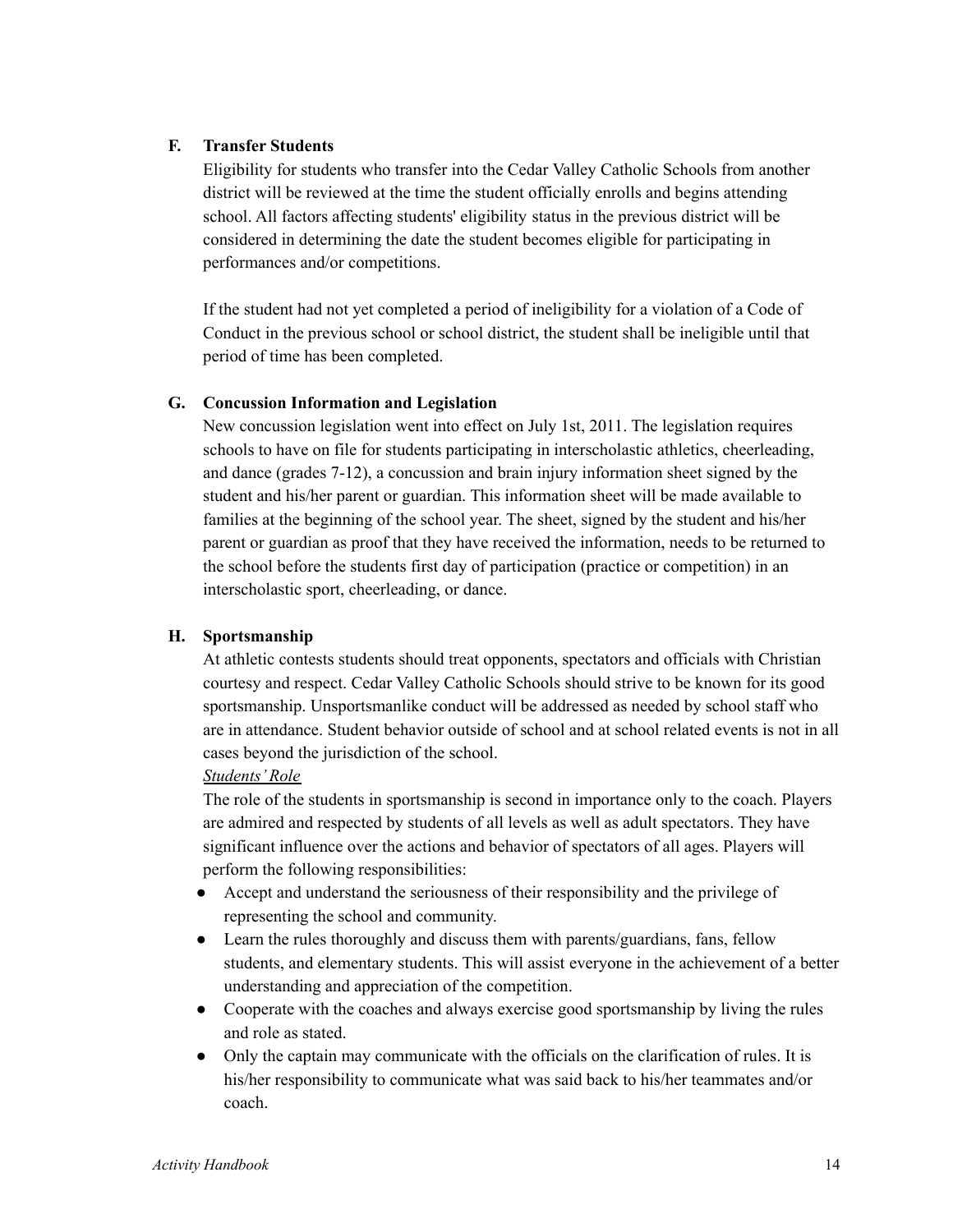- Always respect the official's judgment and interpretation of the rules. Never argue or make non-verbal gestures which indicate disagreement. This type of immature activity may incite undesirable behavior in the stands and by teammates.
- Congratulate opponents in a sincere manner following either victory or defeat. This is a true measure of character.
- Exercise self control at all times, accepting all decisions, unusual occurrences, and abiding by them.
- Treat opponents with the respect that is accorded a guest or friend.
- Shake hands with opponents prior to the contest and wish them luck.
- Players ejected from a contest will be subject to IHSAA/IGHSAU consequences.

# *Preventative Measures*

- Before activity:
	- Shake hands with opponents and express good luck.
	- Learn the rules.
	- Practice your coach's rules in character development.
- During activity:
	- Help players who are down get to their feet.
	- Shake hands after an aggressive exchange.
	- Never gesture to officials, players, coaches, or the fans in a negative manner.
	- Never disagree openly with an official or coach's decision. Carry on ethically and maturely regardless of your true feelings.
	- Shake the opponent's hand if he fouls out or extend congratulations when he is leaving the contest.
- **●** After activity**:**
	- Make every effort to extend a congratulatory handshake to your opponent immediately at the game's conclusion.
	- Never debate something that occurred during the game with anyone, as it is in the past.
	- $\circ$  Be objective when communicating to the media about the contest. Don't be controlled by your emotions.
	- Show concern for injured opponents and teammates.
	- Promote sportsmanship and your activities experience positively whenever the opportunity is available.

# *Public Conduct on School Premises*

School sponsored or approved activities are an important part of the school program and offer students the opportunity to participate in a variety of activities not offered during the regular school day. School sponsored or approved activities are provided for the enjoyment and opportunity for involvement they afford students. Spectators will not be allowed to interfere with students participating, other spectators, or with the performance of employees and officials supervising the school sponsored or approved activity. Spectators, like the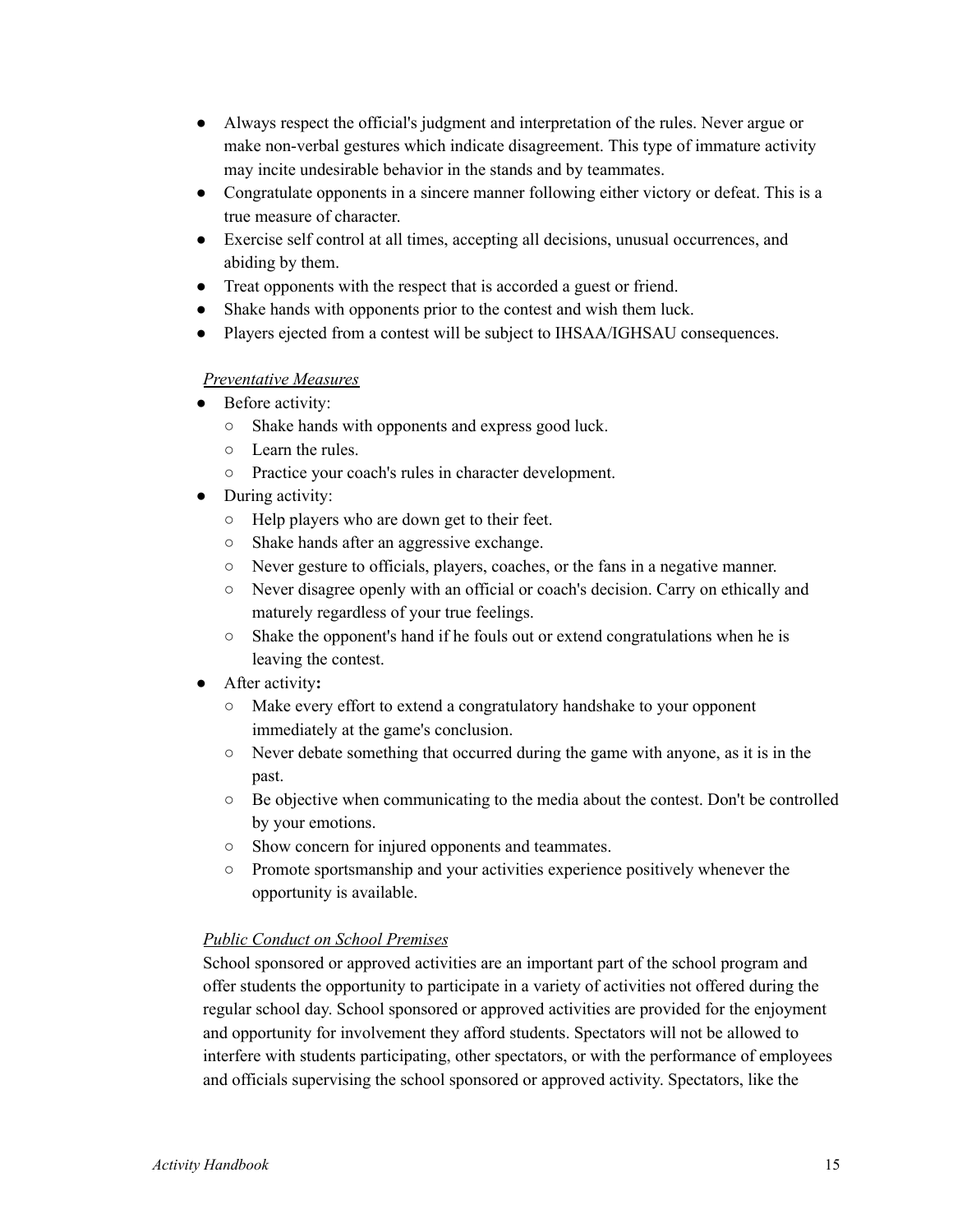student participants are expected to display mature behavior and sportsmanship. Therefore the following provisions are in effect:

- Abusive, verbal, or physical conduct by spectators directed toward participants, officials, sponsors, or at other spectators will not be tolerated.
- Verbal or physical conduct of spectators that interferes with the performance of students, officials, or sponsors will not be tolerated.
- The use of vulgar, obscene, or demeaning language directed at students, officials, or sponsors participating in a sponsored or approved activity or at other spectators will not be tolerated.
- If a spectator at a sponsored or approved activity becomes physically or verbally abusive, uses vulgar, obscene, or demeaning language, or in any way impedes the performance of an activity, the spectator may be removed from the event by the individual in charge of the event. The administrator may recommend to the board the exclusion of the spectator from future sponsored or approved activities. Further references can be found in the Archdiocesan Board of Education Policy Manual, ABE 1251.

# **VI. Miscellaneous Rules**

# **A. Wednesdays & Sundays**

On Wednesday nights during the academic school year, all sporting and extracurricular activities shall end at 5:45 pm with all students being off campus no later than 6:00 pm. Winter sporting and extracurricular activities will receive a half hour extension with practices etc. ending no later than 6:15 pm and everyone off campus by 6:30 pm.

In respect for Sunday liturgy, no sporting or extracurricular activities shall begin before 1:00 pm.

# **B. Changing Sports**

Students will be allowed to transfer from one sport to another during a given season only upon mutual agreement of both coaches and with the approval of the Activities Department. Should you quit a sport during the season, you will not be allowed to join another sport team during their pre-season practice. For example, it would be necessary to wait until the fall sports season ends before joining a winter sports team and so forth.

# **C. Conduct/Dress on Trips**

Students will be considered as "goodwill ambassadors" for Cedar Valley Catholic Schools. Students will conduct themselves as ladies and gentlemen at all times, both on and off the playing surfaces. Students will be neatly dressed according to the coach's standards and expectations on all activities trips.

#### **D. Students Driving to Events in Local Area**

Whenever possible and practical, it is our practice to furnish school transportation to practices and contests; however, occasionally it is necessary for us to have students report to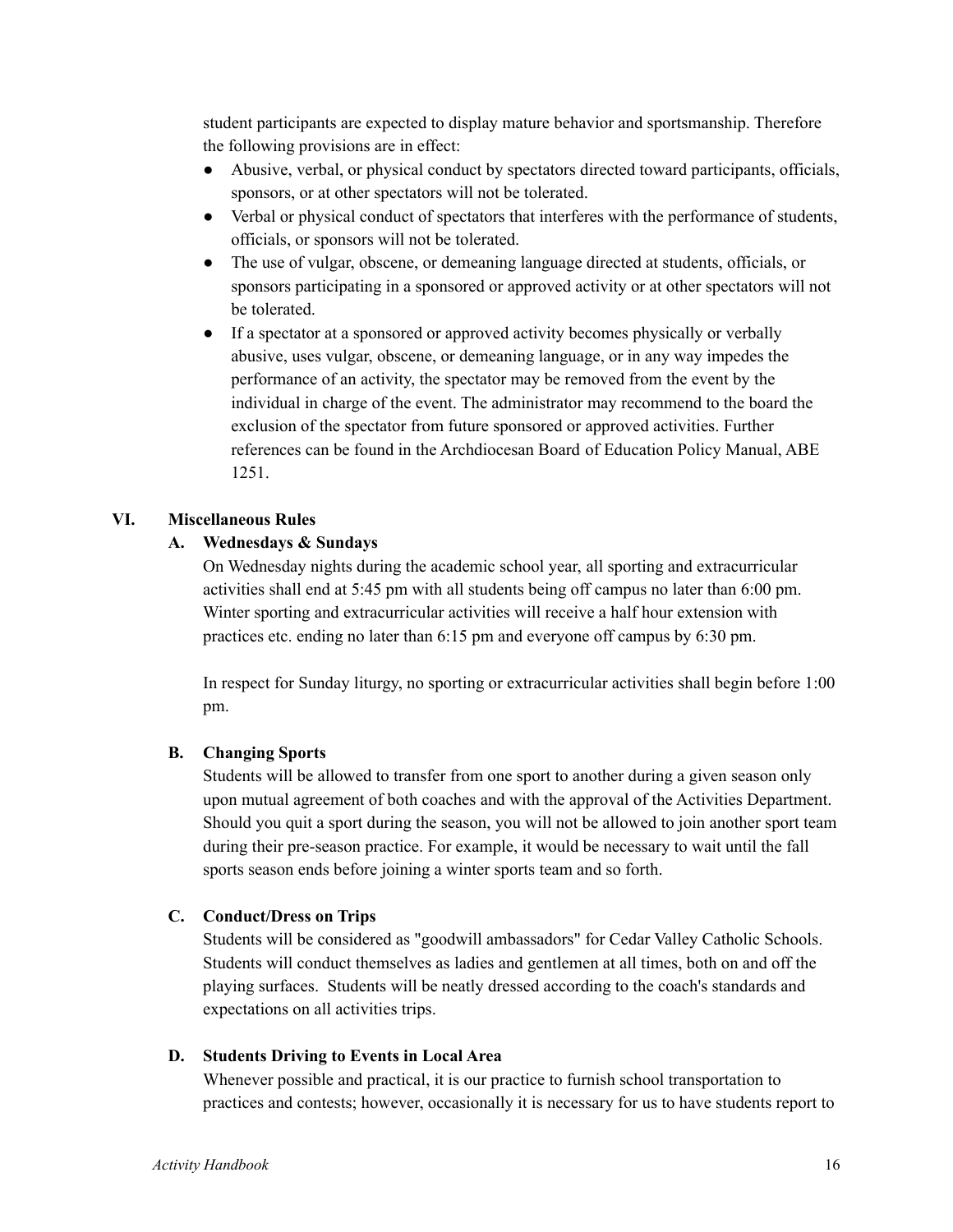the site rather than furnish school transportation. In cases where students are asked to drive, we expect and encourage them to observe the following:

- 1. Go in a "convoy" with a coach.
- 2. Observe all traffic regulations.
- 3. Practice safety.
- 4. Do not overload vehicles.
- 5. Take the shortest, safest route to and from the site.
- 6. Have the driver's license in person or in the car.

#### **E. Returning From Out of Town Events**

Students will return from all out-of-town contests with their squads and by school transportation. Exceptions can be made by parents/guardians calling the coach in advance to explain the reason for the request, and by then providing a written note or email to the coach requesting the exception. Please do not make requests to simply ride home with parents/guardians rather than on the bus or van. The team concept should always be paramount. At no time should a student request to ride home with someone other than his or her parent/guardian.

#### **F. When Dropping or Being Dropped From an Activity**

Students will notify the head coach prior to dropping an activity. Students will turn in all school gear the same day of dropping an activity.

#### **G. Equipment & Equipment Room**

In most sports, practice and/or game equipment will be issued to students. Students will be responsible for said equipment. All equipment will be returned when the student finishes the activity either at the end of the season or upon dropping the activity. Any equipment not returned or paid for, will cause the student to be ineligible to compete in the next season. Once fees and fines are paid in full, the student will become eligible to compete again. Any equipment will be paid for by the student if it is lost (this includes theft), or destroyed through negligence. Cost of equipment will be determined by the Activities Department and will be based on replacement cost of equipment. New equipment will be issued only upon receipt of payment for lost article(s). School owned equipment is to be worn only at scheduled practice, competitions, etc. Schools are prohibited by law from selling used equipment to students. Please do not ask to buy used school-owned items.

All activities equipment will be stored and issued from the equipment room. At no time is there to be unauthorized personnel in this room. Authorized personnel are defined as school employees (adult or student), certain specified student managers, and members of the activities staff.

At no time is it permissible for individuals or groups to work out in the gymnasium or weight room without authorized supervision. At no time will individuals or groups be working out, jogging, or loitering while teams or squads are having an official practice or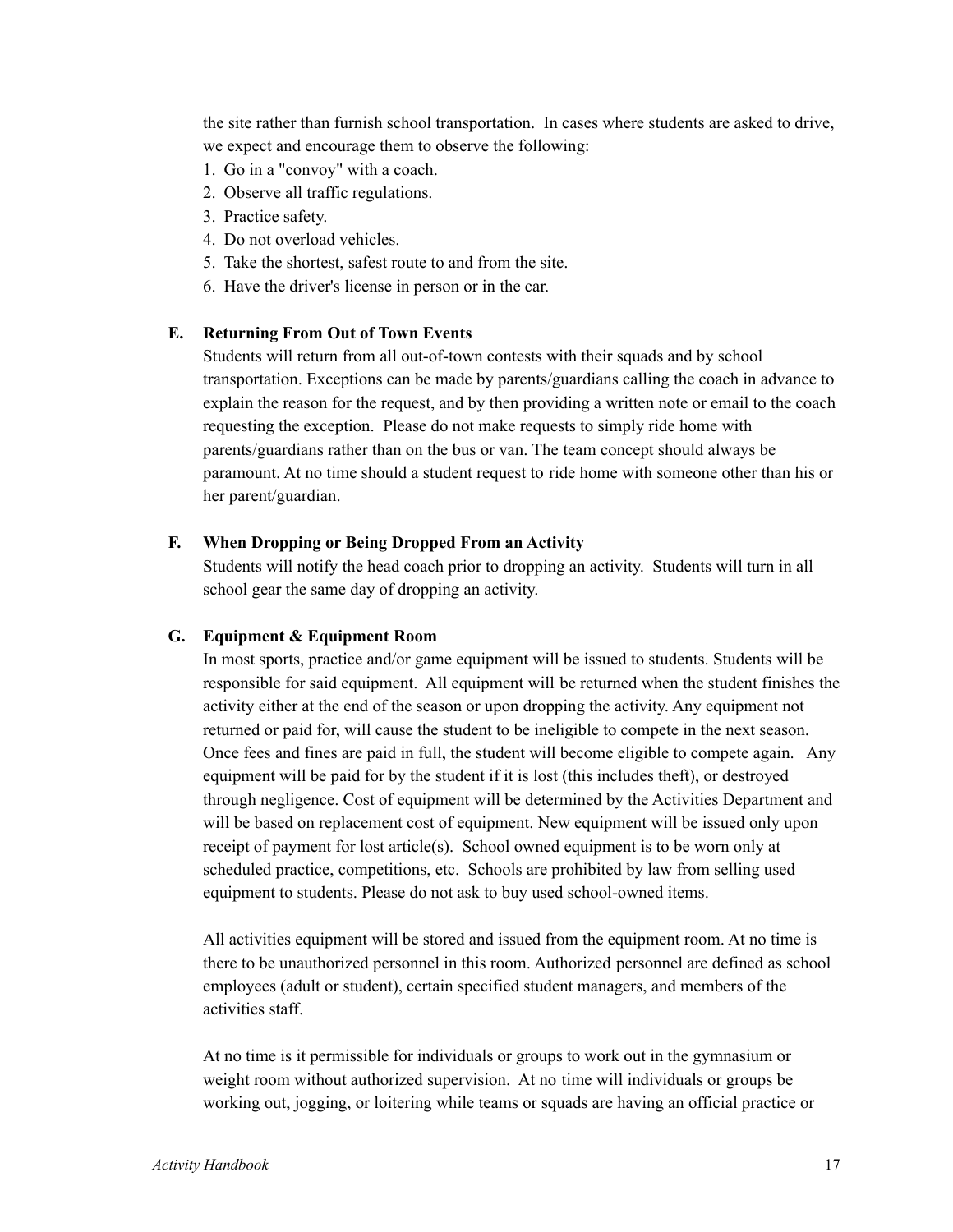strength and conditioning session. Students in the gymnasium or weight room for a practice or training session will refrain from using equipment not specifically issued for their use.

#### **H. Club, Camp, & Clinic Policy**

# *CVCS Club, Camp, Clinic Policy*

Students who desire to attend a camp or clinic or participate in a club sport during a sport season are to notify their respective coaches prior to the beginning of practice for that season. Students may not miss any CVCS performances or games without the following rule being implemented:

○ Missing a CVCS game because of camp, clinic, club sport or unexcused absences may result in the student not playing in the future contests.

This policy is intended to protect the integrity of all CVCS teams and enhance the ethic of commitment and teamwork that participation in interscholastic activities can provide our students. Students who are participating in a club sport during the same season as a CVCS activity should be in good communication with the coaching staff at all times.

#### *Non-School (Club) Participation*

Students who choose to play on a non-school team and who are members of a high school team will be allowed to participate in both programs provided they comply with the following guidelines:

- High school games will take priority over non-school games.
- High school practices will take priority over non-school practices.
- With the coach's approval, non-school games may be played in lieu of high school practices.

Failure to comply with these guidelines can result in reduction in the student's playing time or dismissal from the group and subsequent ineligibility as stated by the Iowa High School Athletics Association and the Iowa Girls High School Athletics Union by-laws. It is expected that players, families and coaches will be in close and frequent communication regarding club sport practice and competition schedules in an effort to avoid conflict and allow players to participate in both activities.

# **I. Carryover Sports and Guidelines**

The following guidelines are to be followed when dealing with students that are completing one sport when another is beginning:

- Concluding sport has priority.
- Students are not to be discouraged from attending practice of beginning sport after completion of concluding sport practice.
- Students are not to be penalized for completing their commitment to the concluding sport.
- Appropriate restrictions in the beginning sport activity may be requested by the concluding sport coach for the dual sport students.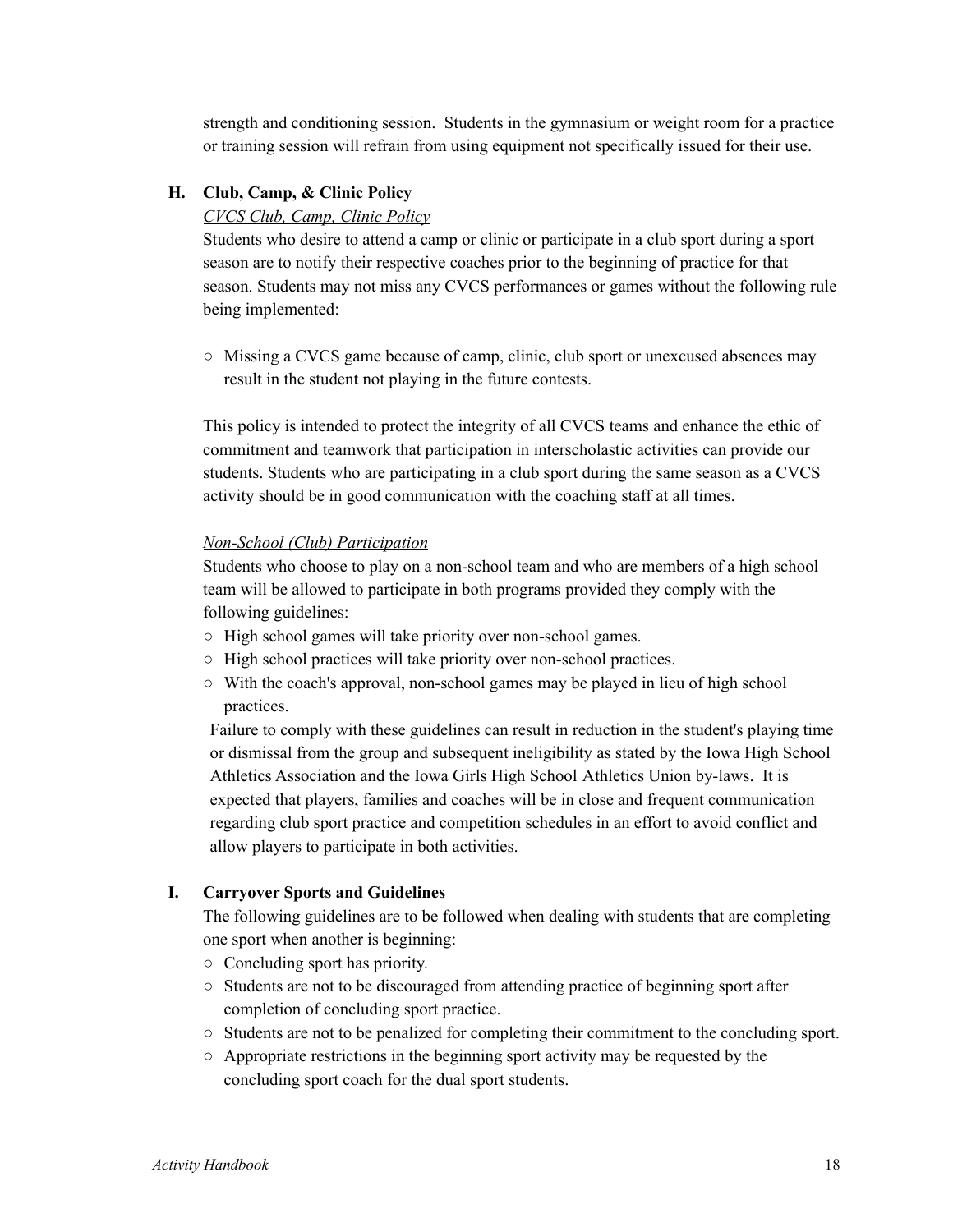These guidelines are NOT intended to put the student in the middle of any controversy. All students that may be involved in the two sports should be identified prior to the start of the beginning season and parameters set at that time to ensure that students and parents/guardians are clear on the expectations and commitment expected of the student.

# **J. Physical Examinations**

All students are required to have a physical exam before starting activities practices each year. Students shall present a certificate signed by a licensed physician, surgeon, osteopathic physician and surgeon, osteopath, or qualified doctor of chiropractic, to the effect that the student has been examined and may safely engage in activities competition. The certificate of physical examination is valid for the purpose of this rule for one (1) calendar year. A grace period not to exceed thirty (30) days is allowed for an expired physical.

#### **K. Varsity Letters, Certificates, Numerals**

In order for a student to win any award, the student must finish the season in good standing and turn in all school-owned equipment.

Junior Varsity

■ Participation certificate

Varsity

- Numerals, letter, and certificate for first time award
- Chevron and certificate for second and subsequent awards

# **L. Activity Fees & Activity Pass**

Collection will take place at each season's parent meetings. Once each season's roster is finalized, unpaid fees will be billed by the business office.

*Blessed Maria Middle School* \$35 per sport \$70 cap per student \$95 cap per family

#### *Columbus Catholic High School*

\$45 per activity: athletics, robotics, speech and theatre

■ Speech and theatre are counted as one activity

\$125 cap per student \$250 cap per family

#### **High School Activity Pass**

9-12th grade activity pass: \$50 Free admission to all home activities with purchase of pass